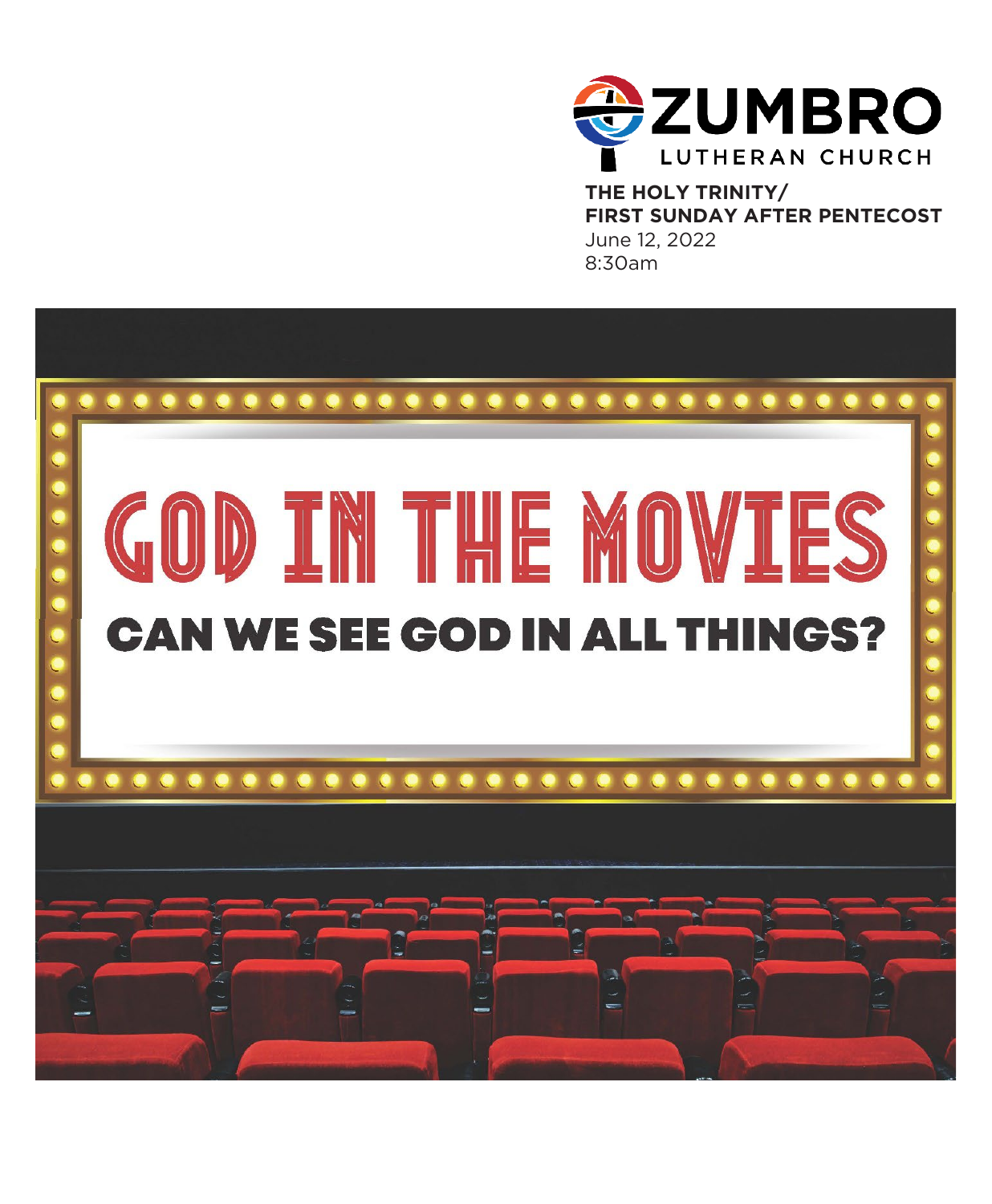# Welcome to Zumbro Lutheran Church!

SUNDAY, JUNE 12, 2022

Welcome to Zumbro! We are glad you have joined us today. If you are visiting, or simply haven't yet heard, our summer sermon series is called, "God in the Movies". We think this will be a lot of fun and maybe inspire you to gather with family and friends to watch movies you've missed along the way, or others you might just want to watch again. But the real question is…why the movies? Well, it could be anything, really. The idea is simple, as people who follow Jesus, do we see God in all things (including cinema)? In church we almost always start with scripture and apply it to life, but that isn't really the way it works, is it? Most of us experience things in our life and then ask questions of faith. So that's what we are doing! We are starting with the shared stories of our time, those stories found in the movies and asking the question, "Where is God in this?"

"O Lord our Lord, how majestic is your name in all the earth!" Today we celebrate the Holy Trinity. Paul writes that through Jesus we have peace with God, whose love pours into our hearts through the Holy Spirit, giving us lasting hope. We celebrate the gracious One-in-Three, eternal Three-in-One, as we worship in community and as we bring God's love and hope to our neighbors.

PRELUDE **GLORY TO GOD (FROM ELW, SETTING SIX)** ARR. RALPH SCHORNACK RALPH SCHORNACK, PIANO

CALL TO WORSHIP

- L: Wisdom calls out to us,
- **C: At the crossroads she calls us to listen!**
- L: Hear the voice of God:
- **C: "Love your neighbor as yourself."**
- L: Care for the earth, care for your neighbor,
- **C: And love our God: Creator, Savior, and Spirit.**
- L: With all our heart, soul, mind and strength,
- **C: May we worship God with our whole being.**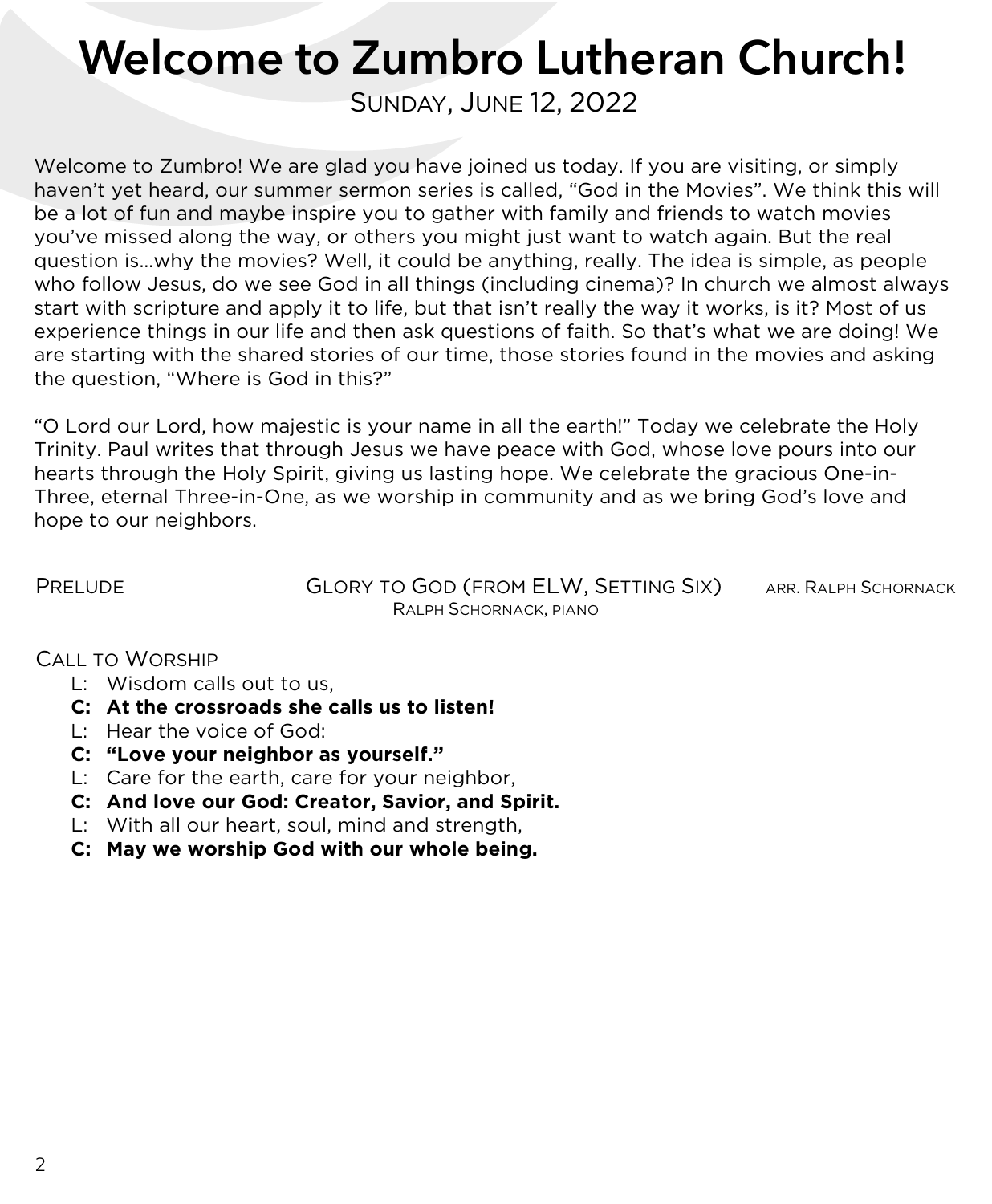### CONFESSION AND FORGIVENESS

- L: O Wisdom from on high, we confess we have been foolish. We have not listened to our children. We have not protected them. We have not done everything we can to keep them safe and to help them thrive. We have exploited the most vulnerable of our society and have failed to leave the world better for them.
- **C: Forgive us, O God, for our foolish and selfish ways, and call us into accountability. Remind us that we must care for the earth now for ourselves and for future generations. We must love one another now, including the most vulnerable among us. We must see all children as made in Your image, all of us beloved by You, and we must work to make the world a better place. Help us, O God, to do the hard work to restore what we have broken, and to listen to Your Holy Wisdom. Amen.**
- L: God's love has been poured out for us, and we know God's love through the Holy Spirit, and the life of Christ. God has known your voice since you first cried out. You are God's beloved child. You are forgiven and loved and very much part of God's beloved community. Go and share the good news with others. More than ever, may we all know how much we are loved and may we love one another.
- **C: Amen.**

# HYMN 413 VV. 1, 3, 4 HOLY, HOLY, HOLY, LORD GOD ALMIGHTY!

**Holy, holy, holy, Lord God Almighty! Early in the morning our song shall rise to thee. Holy, holy, holy, merciful and mighty! God in three persons, blessed Trinity!**

**Holy, holy, holy! Though the darkness hide thee, though the eye of sinfulness thy glory may not see, only thou art holy; there is none beside thee, perfect in pow'r, in love and purity.**

**Holy, holy, holy! Lord God Almighty! All thy works shall praise thy name in earth and sky and sea. Holy, holy, holy, merciful and mighty! God in three persons, blessed Trinity!**

## WELCOME AND ANNOUNCEMENTS

GREETING

- L: The grace of our Lord Jesus Christ, the love of God, and the communion of the Holy Spirit be with you.
- **C: And also with you.**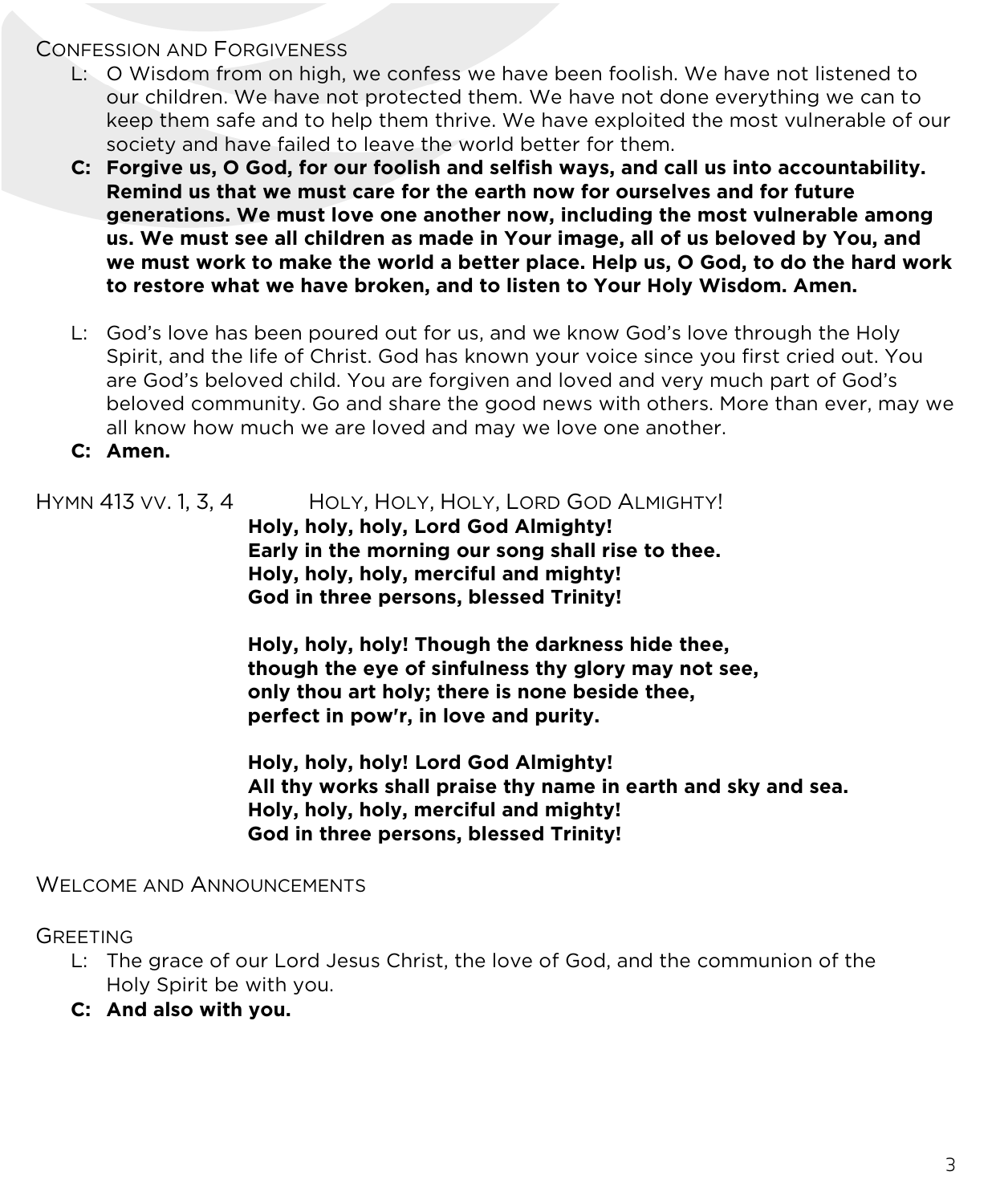HYMN OF PRAISE **GLORY TO GOD (FROM ELW, SETTING 6) all—each refrain**; songleaders--verses



Lord God, heavenly King, almighty God and Father, We worship you, we give you thanks, we praise you for your glory. **refrain--all**

Lord Jesus Christ, only Son of the Father, Lord God, Lamb of God, You take awake the sin of the world: have mercy on us; You are seated at the right hand of the Father: receive our prayer. **refrain--all**

For you alone are the Holy One, you alone are the Lord, you alone are the Most High,

Jesus Christ, with the Holy Spirit, in the glory of God the Father. **final refrain--all** 

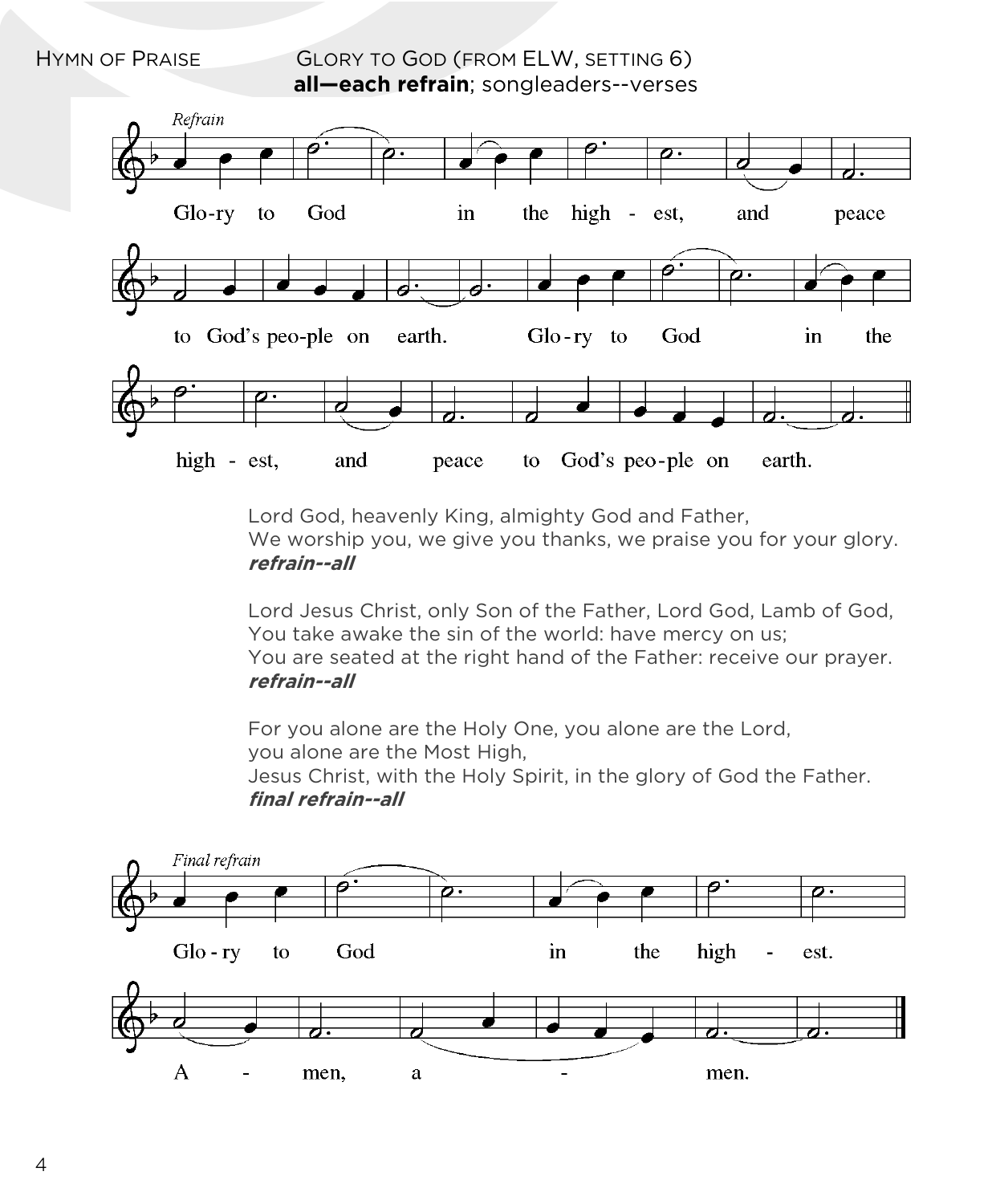#### PRAYER OF THE DAY

L: Almighty Creator and ever-living God: we worship your glory, eternal Three-in-One, and we praise your power, majestic One-in-Three. Keep us steadfast in this faith, defend us in all adversity, and bring us at last into your presence, where you live in endless joy and love, Father, Son, and Holy Spirit, one God, now and forever.

**C: Amen.**

| <b>SPECIAL MUSIC</b> | LIFT UP OUR HEARTS, O KING OF KINGS             | <b>STEPHEN PAULUS</b> |
|----------------------|-------------------------------------------------|-----------------------|
|                      | JANETTE DAVIS AND MEREDITH PRITCHARD, VOCALISTS |                       |

STORY TIME **STORY TIME** 

SERMON 1 OF 2

### BIBLE READING JEREMIAH 29:4-14 NRSV

4Thus says the Lord of hosts, the God of Israel, to all the exiles whom I have sent into exile from Jerusalem to Babylon: <sup>5</sup>Build houses and live in them; plant gardens and eat what they produce. <sup>6</sup>Take wives and have sons and daughters; take wives for your sons, and give your daughters in marriage, that they may bear sons and daughters; multiply there, and do not decrease. <sup>7</sup>But seek the welfare of the city where I have sent you into exile, and pray to the Lord on its behalf, for in its welfare you will find your welfare. <sup>8</sup>For thus says the Lord of hosts, the God of Israel: Do not let the prophets and the diviners who are among you deceive you, and do not listen to the dreams that they dream, <sup>9</sup>for it is a lie that they are prophesying to you in my name; I did not send them, says the Lord. <sup>10</sup>For thus says the Lord: Only when Babylon's seventy years are completed will I visit you, and I will fulfill to you my promise and bring you back to this place. <sup>11</sup>For surely I know the plans I have for you, says the Lord, plans for your welfare and not for harm, to give you a future with hope.  $12$ Then when you call upon me and come and pray to me, I will hear you. <sup>13</sup>When you search for me, you will find me; if you seek me with all your heart, <sup>14</sup>I will let you find me, says the Lord, and I will restore your fortunes and gather you from all the nations and all the places where I have driven you, says the Lord, and I will bring you back to the place from which I sent you into exile.

- L: Holy Wisdom. Holy Word.
- **C: Thanks be to God.**

SERMON 2 OF 2 PASTOR ROB ZAHN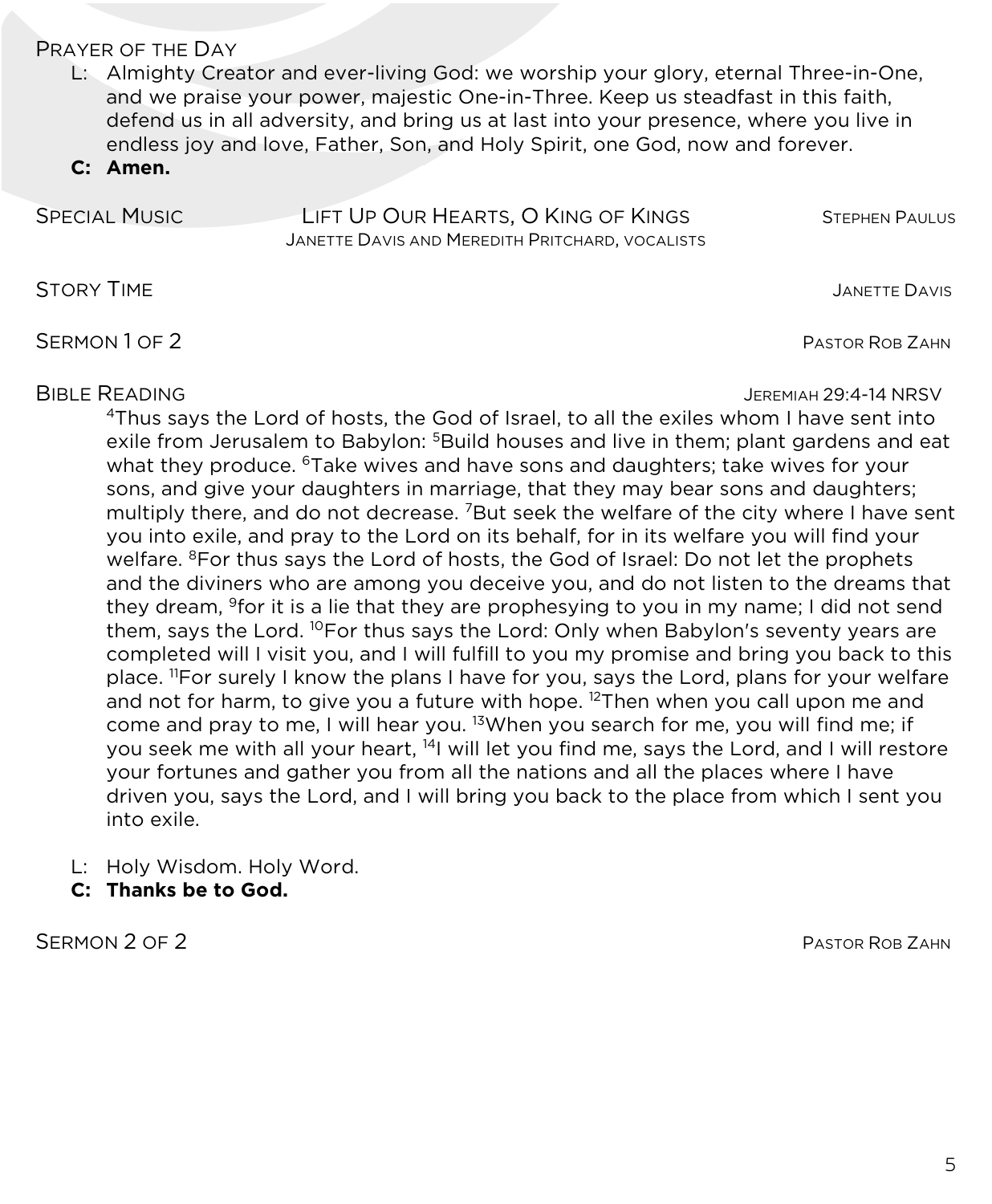HYMN 314 ARISE, YOUR LIGHT HAS COME!

**Arise, your light has come! The Spirit's call obey; show forth the glory of your God which shines on you today.**

**Arise, your light has come! Fling wide the prison door; proclaim the captive's liberty, good tidings to the poor.**

**Arise, your light has come! All you in sorrow born, bind up the brokenhearted ones and comfort those who mourn.**

**Arise, your light has come! The mountains burst in song! Rise up like eagles on the wing, God's pow'r will make us strong.**

BAPTISM OF HAZEL CLAIRE CLARKE Parents: John and Sarah Clarke Sponsors: Nathan and Stephanie Humphrey

OFFERING FOR THE BEAUTY OF THE EARTH HALL HOPSON JANETTE DAVIS AND MEREDITH PRITCHARD, VOCALISTS

#### PRAYERS OF THE PEOPLE

L: United in Christ and guided by the Spirit, we pray for the church, the creation, and all in need.

*After each petition we respond:*

- L: God, in your mercy,
- **C: hear our prayer.**
- L: God of every time and place, in Jesus' name and filled with your Holy Spirit, we entrust these spoken prayers and those in our hearts into your holy keeping.
- **C: Amen.**

LORD'S PRAYER

- L: Lord, remember us when you come into your kingdom and teach us to pray:
- **C: Our Father in heaven, hallowed be your name, your kingdom come, your will be done, on earth as in heaven. Give us today our daily bread. Forgive us our sins as we forgive those who sin against us. Save us from the time of trial and deliver us from evil. For the kingdom, the power, and the glory are yours, now and forever. Amen.**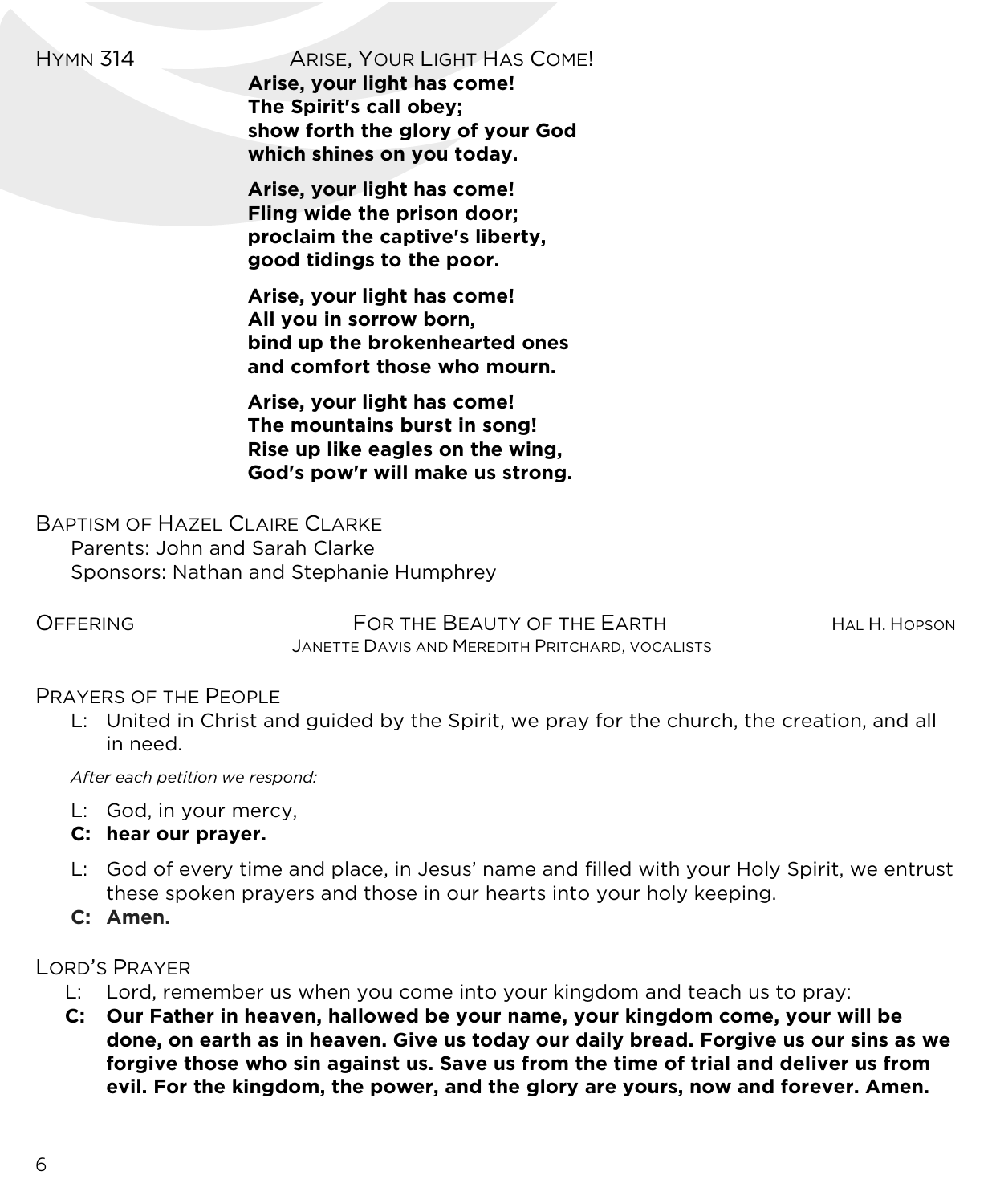**BLESSING** 

- L: The God of Peace, Father, ∆ Son, and Holy Spirit, bless you, comfort you, and show you the path of life this day and always.
- **C: Amen.**



#### SENDING

- L: People of Zumbro, what is our mission?
- **C: Our journey of faith leads us to build bridges of understanding and peace, to reach out with compassion, and to share the hope of Jesus. Thanks be to God.**

POSTLUDE COME, JOIN THE DANCE OF TRINITY ARR. RALPH SCHORNACK RALPH SCHORNACK, PIANO

7